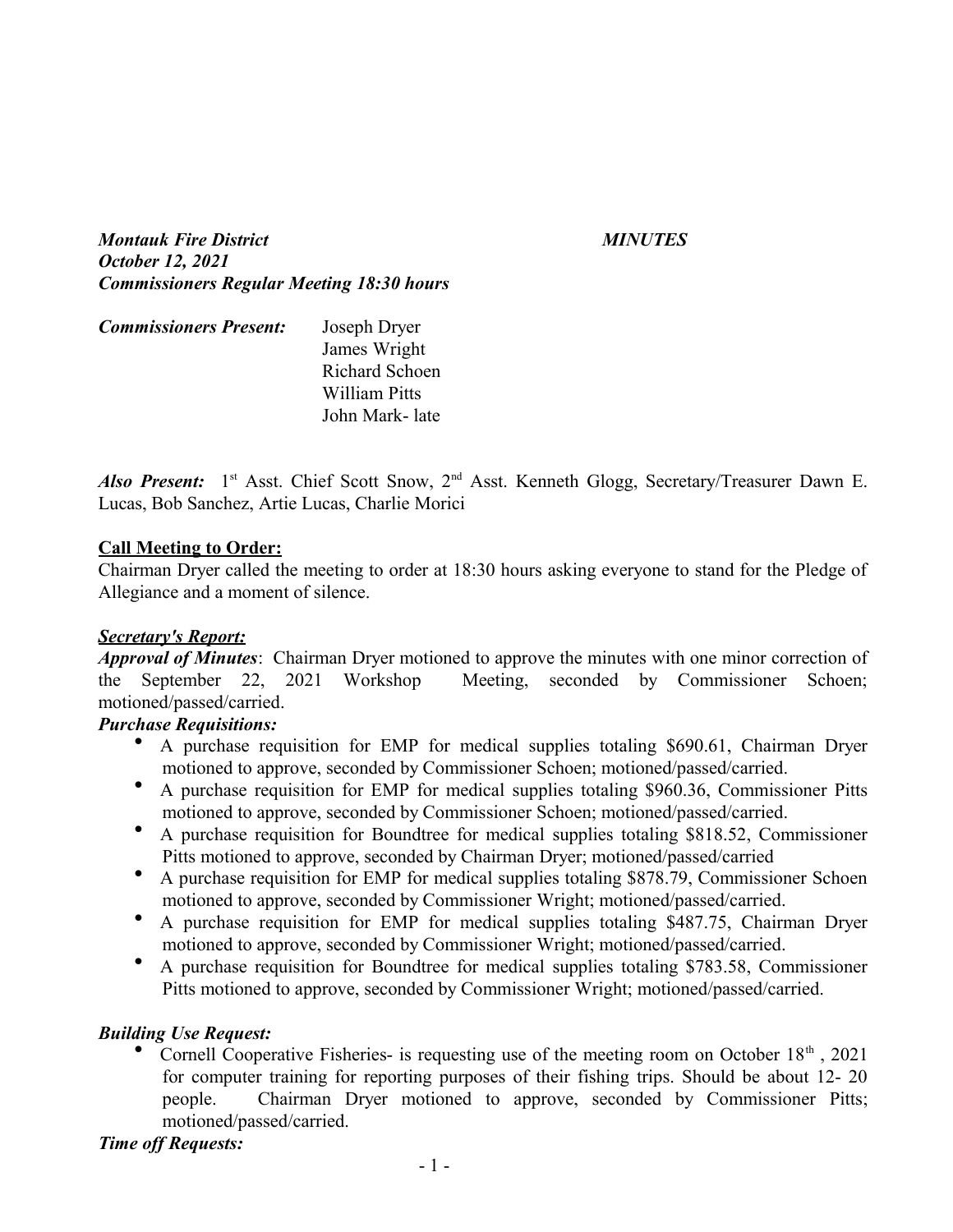Brent Becker is requesting to use 5 vacation days starting 12/14 thru 12/18/21. Chairman Dryer motioned to approve, seconded by Commissioner Pitts;, motioned/passed/carried.

*Audit of Bills:* Ms. Lucas presented the invoices for payment totaling, \$73, 676.63, Chairman Dryer motioned to approve, seconded by Commissioner Wright; motioned/passed/carried. Chairman Dryer mentioned that Ms. Lucas and Brent research for the best price possible when ordering supplies that are needed and approved.

# *Committee Reports:*

# *Apparatus and Equipment:*

- Commissioner Pitts explained on the  $20<sup>th</sup>$  of this month 9-3-17 will be going to Suburban Auto for some minor work to be done.
- 9-3-18- waiting on estimate for side damage from backing into bay. Commissioner Pitts would like to vote on having a spotter when backing into bay on the drivers blind side so we can avoid these minor accidents and clipping of mirrors. Chief Glogg mentioned that is how it has always been, maybe we need to reinforce this to the department.
- Commissioner Schoen thinks is could be carelessness and the don't give a damn attitude. He has pictures stating the obviousness of the situation. The spotter would alleviate this from continuing to happen. Chief Glogg made a point, the drivers of the ambulance should know when backing in the driver side should be on that yellow line and if so, you are in perfectly straight. Charmin Dryer noted this is a bigger issue, need to mention at meetings and explain to the EVOC instructors so they are aware too. Chief Glogg suggested refreshers at the next company 4 meeting this Thursday. Will ask if people are having problems and show them the pictures of the ambulances so everyone is aware of the situation. On another note, Commissioner Schoen suggests we may want to consider and thinks it was done in the past, any driver that is involved in an accident has to take an EVOC refresher class. We have seem to steer away from it, maybe we ought to bring that back. The Chief's were curious if the issue is with the same people. The board stated you will figure that out once you talk to company 4. Commissioner Pitts stated it seems like the members that are just completing EVOC training.
- 9-3-14- waiting on price for step. John from Fully Involved was away.
- 2<sup>nd</sup> Chief's car- Commissioner Pitts has left messages for Rocco and no response so he will try other dealers, VanBortel, Buzz Chew, etc.
- Ms. Lucas informed the board and the chief's that the lights for 9-3-14 were ordered and should have been delivered, Chief Snow confirmed they were delivered. She also mentioned the office tried to charge us shipping and tax, but explained the approved price was what was quoted to us by the owner, so they honored the price. Also the cutter, battery charger and batteries were ordered too and Ms. Lucas was told it might be here before end of year. It was also mentioned if we want the other tool to order it now and they will take a PO for next year and will honor same price. Commissioner Wright motioned to approve, seconded by Chairman Dryer; motioned/passed/carried.

# *Buildings & Grounds:*

 Commissioner Wright discussed the proposal for the thresholds for the garage doors, they were considering adding a piece of angle iron and bolting it on top, sand down all the bolts, weld it for \$30,000 and doesn't feel it's worth it. They are going back to the table to discuss other options. Discussion arose, is there another outfit that could give us an estimate? Someone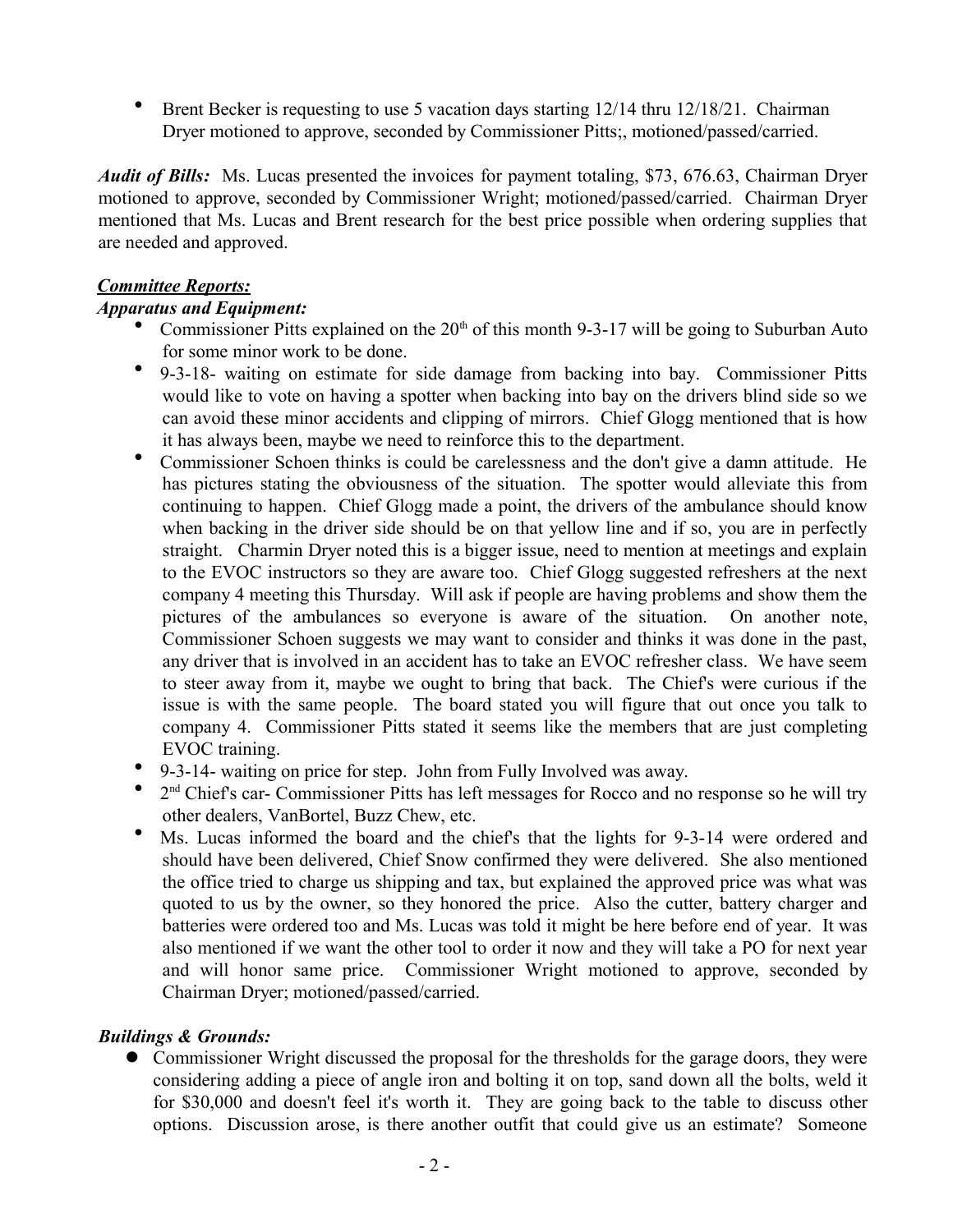suggested Eddie Sullivan, he sold his business. What about Pete Grimes he has his own truck and workers. Commissioner Wright will reach out to him and see what can be done.

- A proposal was given to clean and paint cabinets in kitchen, what about replacing them. Any thoughts? Ms. Lucas mentioned that Eddie Eurell gave a quote to resurface and paint them since they are real wood cabinets. Commissioner Wright is going to work on getting quotes and see what can be done.
- Commissioner Wright asked about the soil sample. Ms. Lucas sent information to Eddie Schnell and was asked to invite him to next meeting and give a report.
- HOUSE REPORT- looks good. Chairman Dryer noted the automated flush valve is a big improvement. Brent bought them at the best price possible and installed it himself. It was brought to Commissioner Schoen's attention that there were about 7 sets of blue turnout gear ready to be disposed of after they were just washed, not sure why? The same day 4 new sets of turnout gear arrived. Chief's were asked to find out what is going on.

#### *Capital Reserve:*

# *NO REPORT AT THIS TIME*

# *Communications:*

# *NO REPORT AT THIS TIME*

# *Fire Advisory:*

• *NO REPORT*, Commissioner Mark asked if they are still meeting. He will reach out to Ex-Commissioner Mirras to find if there is a schedule.

# *Insurance & Law:*

- Commissioner Schoen mentioned the vehicle log is in 9-3-81 and its being used.
- 9-3-18 is waiting on estimate for damage.
- 9-3-14 claim is closed, its been 5 months and still waiting on estimate.
- While emptying garbage Brent found about 30 expired flares just siting in there. This is not how you get rid of them, an accident waiting to happen. Safety Officer should bring it up at next department meeting. Chief heard flares get dropped off here by boat captains. In the past they might have, but Brent and Rex refuse them now. The proper place to take them is the Coast Guard Station, they will dispose of them. As per Chief Snow, we really shouldn't take anything from anybody, it tends to get cluttered. Chairman Dryer stated we keep about 2 of everything.

# *Personal:*

 Chief Snow mentioned physicals are being done. Word got out that you can go to Amagansett and many members have been utilizing that option. Also members are making appointments but some not till November, at least they are making the appointment. As per Commissioner Schoen if members can not get their physicals by end of October than they get suspended until they can. The board is going to reevaluate at next meeting.

#### *Safety:*

 Chairman Dryer noted he is safety officer and was curious if Commissioner Mark requested some documentation because we got mail from PERMA addressed to him as the safety officer. His response was no he didn't.

#### *Training:*

- Probies are training downstairs with Eddie Schnell and others.
- Department drill is at WaveCrest on Tuesday and a Yaphank drill on Monday. And then another drill in November at Yaphank.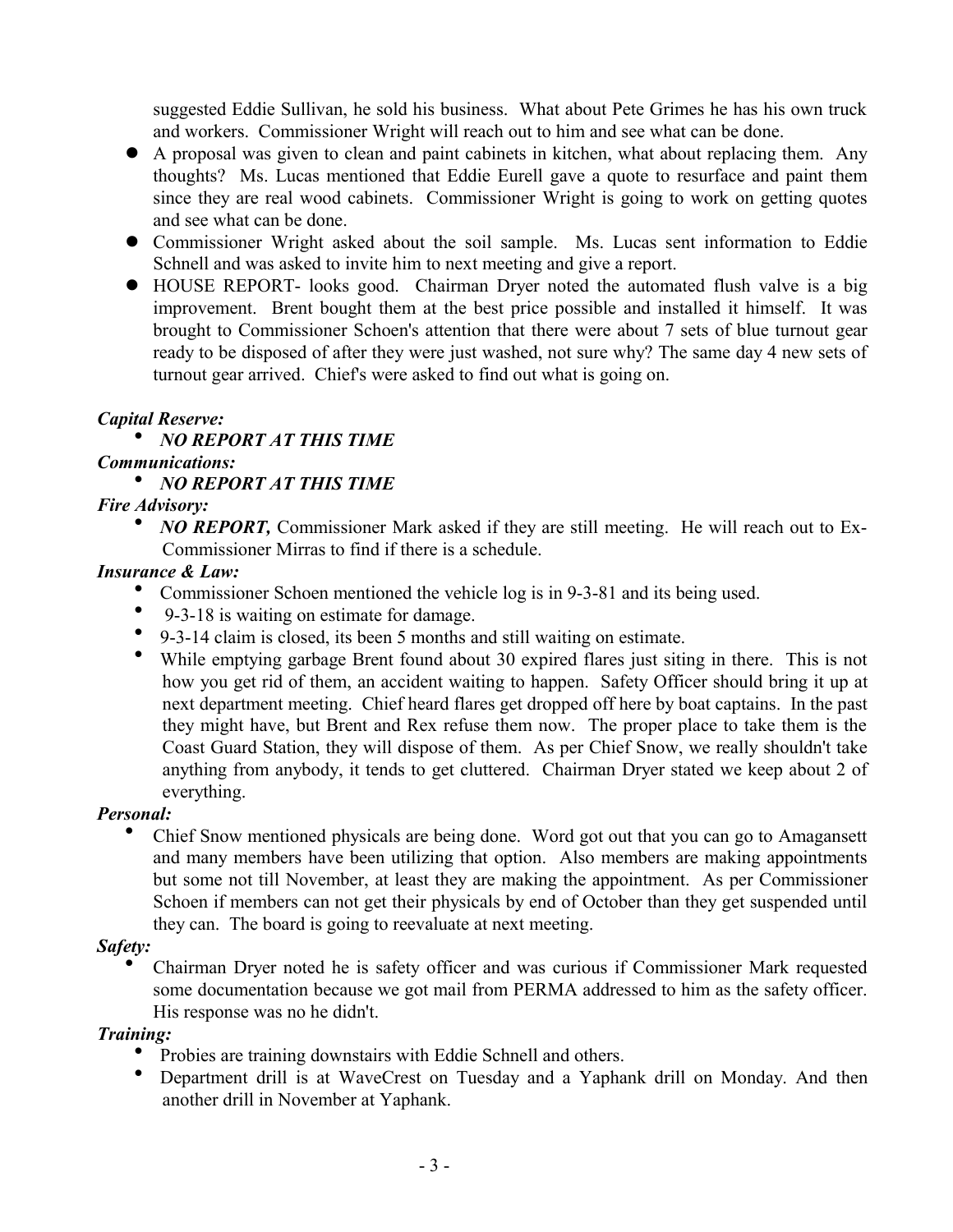### *Old Business:*

- *9-3-81 Operational Policy and Procedures-* Ms. Lucas gave all Chief's a copy and put an envelop with copies of the policy for the Captain to distribute to all company 4 members.
- Also Chairman Dryer discussed the Vehicle Use Policy and explained the the Board establishes reasonable limits for the amount of district purchased Gasoline and Diesel fuel products that may be used for each Chief in his or her vehicle in order to limit the consumption of such products for personal purposes. He is just making sure the Chief's are aware of their own fuel consumption for the year. Chief Glogg stated he probably has higher consumption because he drives his vehicle back and forth to work. Just want everyone to be aware and know the policy. Chief Glogg also saw that if there is an accident of any sort it needs to be reported.

#### *New Business:*

• Chairman Dryer explained there was a harassment complaint against one of the members by one of our Paramedics. Since we are in charge we have to act upon it and investigate in a timely matter. Received the complaint and sent to the other board members and our attorney Joe Frank. We did receive an extensive response from Commissioner Mark which was impressive, but was curious if all done by him, his response was he did it himself. Our obligation is to investigate it. As per our attorney Joe Frank, he reviewed the matter of the harassment complaint by Walter Lynch related to his managing of the PAID EMS Program. In his opinion, it makes sense to bring someone who is neutral and independent to investigate the complaint, interview the complainant, witnesses and persons identified as alleged harasser and report to the Board on how to address the complaint. He suggested an independent counsel. Chairman Dryer motioned we appoint the independent investigator to handle the harassment complaint, Commissioner Mark asked about cost, his discounted hourly rate is \$225.00 per hour plus additional expenses. His office will bill out monthly. Seconded by Commissioner Schoen; motioned/passed/carried. Commissioner Schoen was curious in this email it was noted that Walter had to take a BLS call to the hospital because the other EMT's on scene did not want to go, why is that? Doesn't the ambulance have to get to the scene with a confirmed crew which means someone is going to the hospital. Chairman Dryer stated that is why we hired the independent investigator. Chief Glogg brought up a good recommendation after this is all said and done the district should approve some sort of monthly meeting with Walter, a Commissioner, a Chief and some EMS personal to communicate and go over possible issues. The board feels this is a great idea and will come back to it after the independent investigation.

# *Chiefs Report:*

- Chief Snow thanked the district for the lights for 9-3-14.
- 9-3-31 and 9-3-32 have issues with check engine light and slight fuel leak, Commissioner Pitts is already aware. As per Chief Glogg the tank isn't vaping properly, it's a filter issue, he wants to bring it to T&B. Commissioner Pitts approved that.
- Chief Snow thanked the district for the 15 new pagers and extra batteries.
- Company 4 is going to set up a committee for future ambulance purchase.
- Refreshers will be done in December.
- Fire Prevention at the Montauk Public School, its been worked out with Jack Perna and Lisa Valcich will be in charge of it.
- Fit machine was brought up at last meeting, machine needs to be re-calibrated, Chief Snow spoke with Eddie Schnell and he received a quote to get it re-calibrated. The Commissioner's